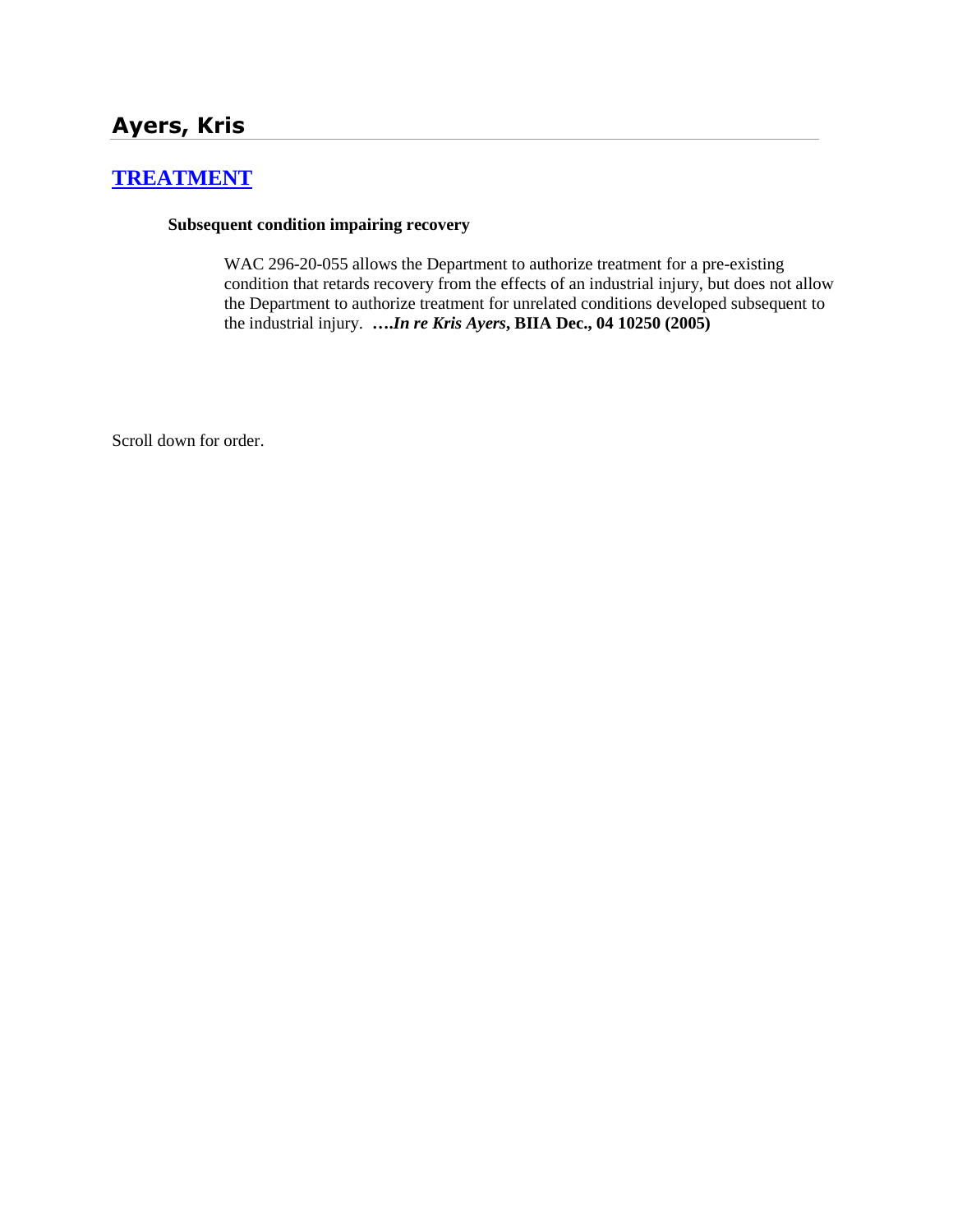# **BEFORE THE BOARD OF INDUSTRIAL INSURANCE APPEALS STATE OF WASHINGTON**

**)**

1 **IN RE: KRIS L. AYERS ) DOCKET NO. 04 10250**

**CLAIM NO. M-415723 ) DECISION AND ORDER**

4 APPEARANCES:

2

3

12

13

14

15

16

17 18

19

20

21

22

23

24

25

26

27

28

29 30

31

5 6 7 Claimant, Kris L. Ayers, by Law Offices of David L. Harpold, per Robert G. Bauer

8 9 Employer, Nicholson Mfg. Co., None

10 11 Department of Labor and Industries, by The Office of the Attorney General, per William A. Garling, Jr., Assistant

The claimant, Kris L. Ayers, filed an appeal with the Board of Industrial Insurance Appeals on January 8, 2004, from an order of the Department of Labor and Industries dated December 22, 2003. In this order, the Department denied responsibility for conditions diagnosed as hypersensitivity pneumonitis and pulmonary inflammation. The Department order is **AFFIRMED**.

### **DECISION**

Pursuant to RCW 51.52.104 and RCW 51.52.106, this matter is before the Board for review and decision on a timely Petition for Review filed by the claimant to a Proposed Decision and Order issued on February 1, 2005, in which the industrial appeals judge affirmed the Department order dated December 22, 2003.

The Board has reviewed the evidentiary rulings in the record of proceedings and finds that no prejudicial error was committed. The rulings are affirmed. Although we agree with our industrial appeals judge that the order in which the Department denied responsibility for the claimant's hypersensitivity pneumonitis and pulmonary inflammation should be affirmed, we have granted review to clarify our jurisdiction and to clearly set forth our reasoning.

32 The claimant, Kris L. Ayers, suffered an industrial injury to her back and neck in 1998. As part of her treatment for the industrial injury, she entered a physical rehabilitation program as well as a pain clinic. During the time that she was involved in this treatment, she developed the pulmonary conditions at issue in this appeal. The pulmonary conditions are unrelated to the accepted conditions under the claim and they were not caused by the treatment regime. Because of the pulmonary conditions, Ms. Ayers had difficulty breathing and was unable to participate in the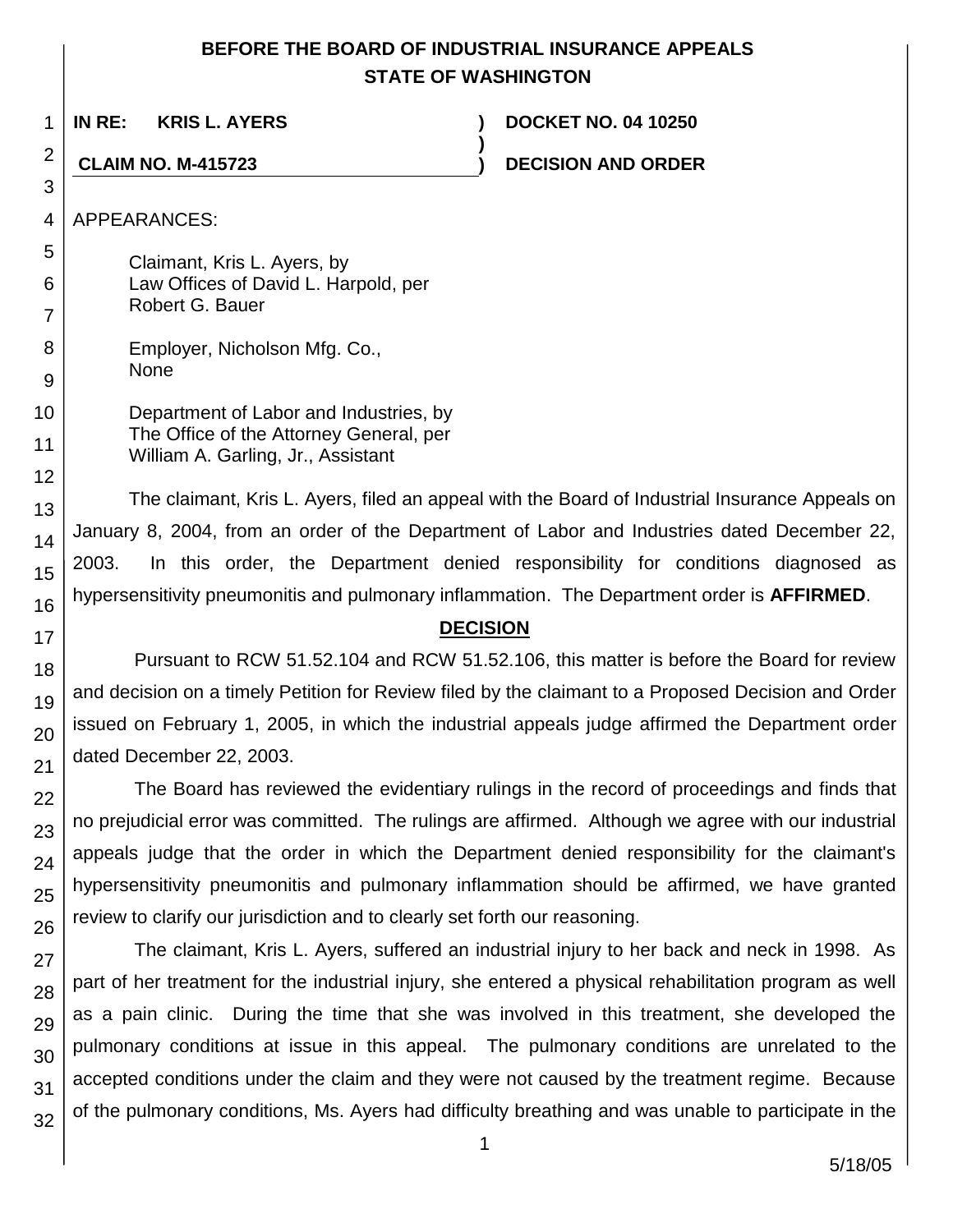1 2 3 rehabilitation program for a number of weeks. Ms. Ayers seeks to have the treatment for the pulmonary conditions included in this claim because the pulmonary conditions retarded her recovery from the industrially related condition.

4 5 6 7 The controversy in this case focuses on the interpretation of WAC 296-20-055, which allows the Department to provide treatment for unrelated conditions that may be retarding recovery of the accepted industrial injury. Although the parties argue whether WAC 296-20-055 applies, the order under appeal does not directly address the application of WAC 296-20-055 to the facts of this case.

8 9 10 11 12 13 14 15 16 17 In order to clarify our jurisdiction to address this issue, we have reviewed the Department's microfiche file. *In re Mildred Holzerland*, BIIA Dec., 15,729 (1965). A review of the microfiche indicates that counsel for Ms. Ayers sent a letter to the Department dated January 15, 2003. In this letter, claimant's counsel requested that the Department accept responsibility for the claimant's pulmonary conditions pursuant to WAC 296-20-055 and issue an order either granting or denying the request. On December 22, 2003, the Department issued an order in which it denied responsibility for the pulmonary conditions. It is this order that is under appeal. It is clear to us from our review of the Department's microfiche that the Department rejected the claimant's request for treatment of the pulmonary conditions in its order under appeal pursuant to the provisions of WAC 296-20-055.

18 19 20 21 Although we agree with the resolution of the appeal as set out by the industrial appeals judge in the Proposed Decision and Order, we have granted review in order to fully explain our reasoning. The controversy, as we have stated, focuses on the interpretation of the language of WAC 296-20-055.

22 23 24 25 26 The claimant argues that the language of WAC 296-20-055 does not require the condition retarding recovery to be a condition pre-existing the industrial injury, and therefore a condition which develops after the industrial injury and retards recovery may be treated under the rule. Ms. Ayers reasons that the Department should provide treatment for her pulmonary conditions even though she developed the conditions subsequent to the industrial injury.

27 28 29 30 31 32 The Department argues that the clear language of the rule should be read as one comprehensive statement which addresses only **pre-existing** conditions that retard recovery, and therefore the Department should not provide treatment for Ms. Ayers' pulmonary conditions which developed subsequent to the industrial injury. While there is no language in this WAC provision specifically excluding a subsequent condition from being treated, there is no language in the WAC which specifically addresses subsequent conditions.

2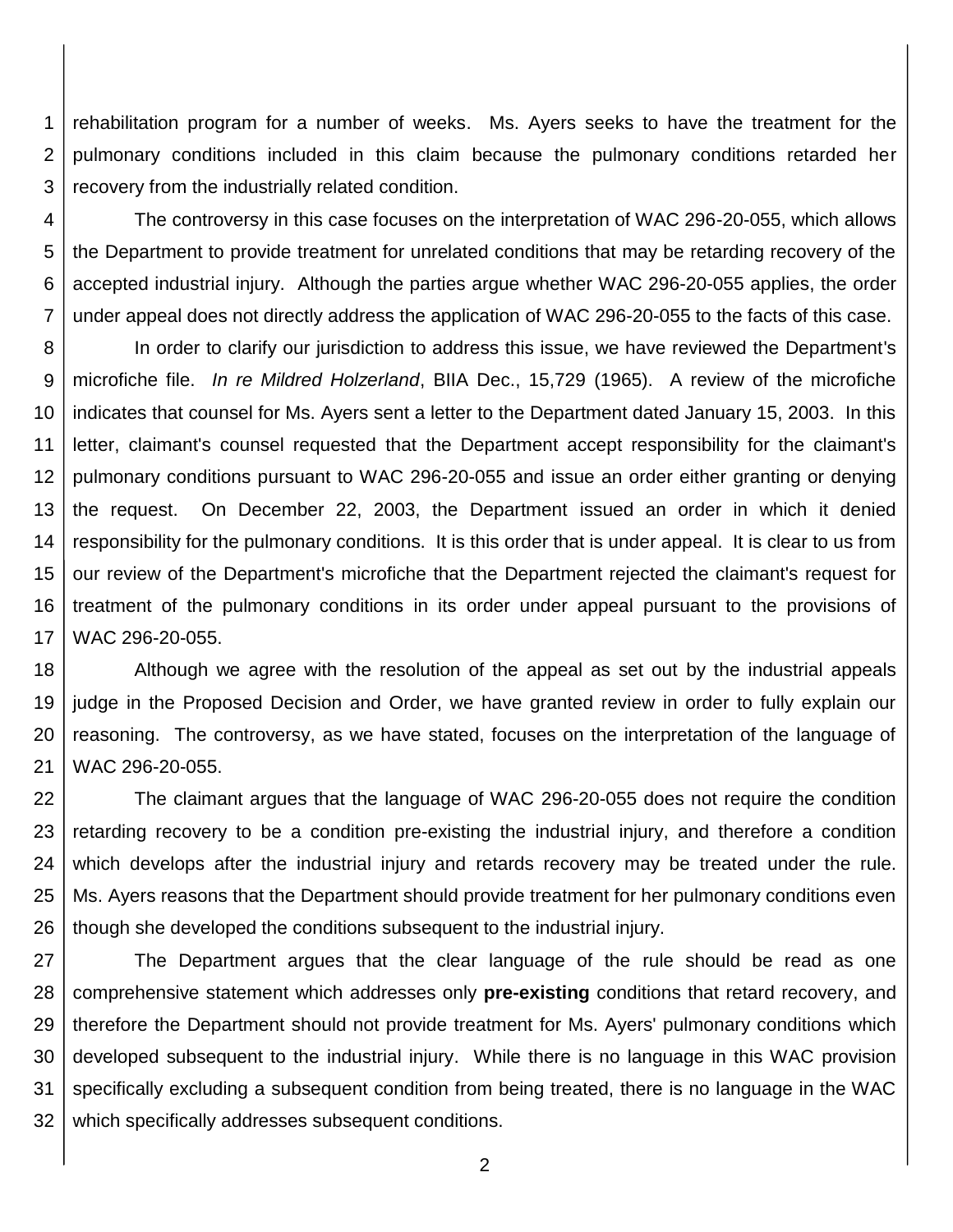1 2 3 4 5 6 7 8 9 10 We have reviewed a number of prior Board decisions that have considered treatment for conditions which retard recovery. *In re Linda M. McGoff*, Dckt. No. 93 1555 (May 11, 1994) and *In re Gayle D. Cantrell*, Dckt. No. 89 1432 (April 10, 1990), deal with the issue of treatment for obesity. In *McGoff* there is a finding regarding Ms. McGoff's weight gain. Finding of Fact No. 5 indicates that the weight gain occurred between April 15, 1992 and March 24, 1993, and was neither related to the industrial injury nor did it prevent her recovery from the industrial injury of April 14, 1988. In the text in *McGoff*, the Board noted that at the time of the industrial injury Ms. McGoff's weight was recorded at 240 pounds and at the time of the application for aggravation her weight was 254 pounds. The Board found that the weight gain had not played any significant part in the development of the conditions caused by the injury or in the need for further treatment.

11 12 13 14 In *Cantrell*, the industrial injury occurred in 1981 and the Department allowed treatment for the obesity. The treatment began in 1988. It is unclear from the decision whether Ms. Cantrell's obesity pre-existed the industrial injury or was a condition that developed between the date of the injury in 1981 and the date of the treatment program in 1988.

15 16 17 18 19 20 21 22 23 In *In re Judy L. Williams*, Dckt. No. 90 6926 (April 3, 1992), the Board found that treatment for a pre-existing lung condition was retarding recovery and was therefore allowable under WAC 296-20-055 for the unrelated condition. In *In re James D. Saxton*, Dckt. No. 90 0466 (April 22, 1991), the Board held that treatment for the pre-existing dental condition was authorized under WAC 296-20-055. Finally, in *In re June McClure*, Dckt. 69,028 (March 25, 1986), the Board held that although Ms. McClure's weight problem pre-existed her industrial injury, treatment under WAC 296-20-055 may be authorized. However, since the medical evidence established that the underlying industrial injury had healed and was no longer in need of any medical treatment, there was no authority to provide treatment for the obesity since it no longer retarded recovery.

24 25 26 27 None of these cases directly interpret WAC 296-20-055 on the issue before us, that is, whether the rule authorizes treatment for a **subsequent** condition which is retarding recovery. We are unable to find any other Board decisions which address this issue and we have found no court cases which interpret the rule's provisions.

28 29 30 31 WAC 296-20-055 begins with a statement directed to pre-existing conditions. The first sentence states: "Conditions preexisting the injury or occupational disease are not the responsibility of the department." This reference to pre-existing unrelated conditions is repeated in paragraph two of the rule. Paragraph two reads, as follows:

> Temporary treatment of an unrelated condition may be allowed, upon prior approval by the department or self-insurer, provided these

32

3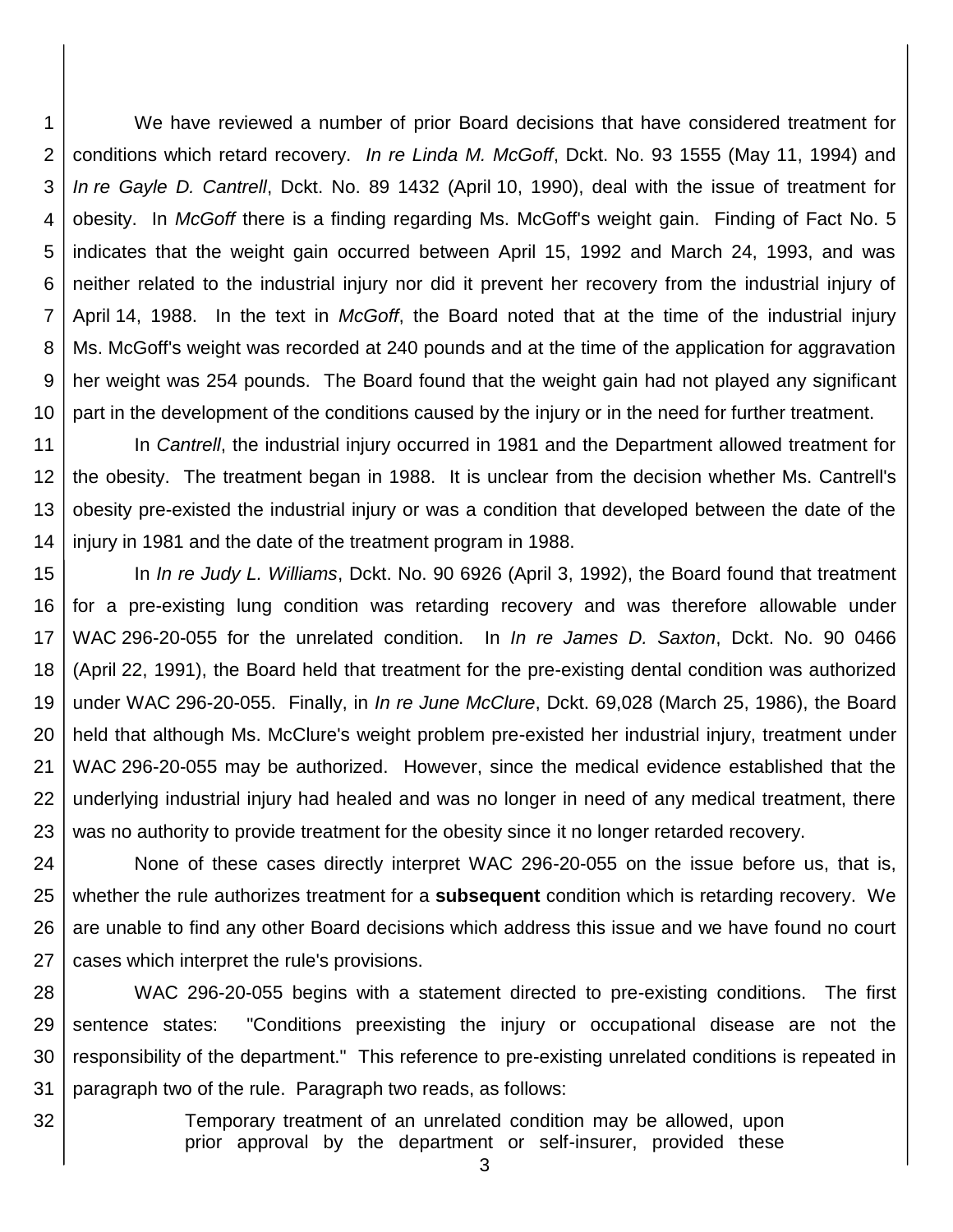conditions directly retard recovery of the accepted condition. The department or self-insurer will not approve or pay for treatment for a known **preexisting** unrelated condition for which the claimant was receiving treatment prior to his industrial injury or occupational disease, which is not retarding recovery of his industrial condition. (Emphasis added.)

There is no reference in this section that refers to any subsequent condition retarding recovery. We believe, when read as a whole, WAC 296-20-055 addresses only pre-existing conditions which retard recovery. This is consistent with the fundamental principles of our Industrial Insurance Act. It has long been the rule in our Industrial Insurance Act that pre-existing disabling conditions are considered with the residual effects of the industrial injury in determining permanent total disability. *Miller v. Department of Labor & Indus.*, 200 Wash. 674 (1939) and *Fochtman v. Department of Labor & Indus.*, 7 Wn. App. 286 (1972). However, disabilities which manifest after the industrial injury are not considered in determining permanent total disability. *Erickson v. Department of Labor & Indus.*, 48 Wn.2d 458 (1956); *In re Pearl* Howes, BIIA Dec., 58,356 (1982). In short, our Industrial Insurance Act takes the injured worker in the condition it finds the worker at the time of the industrial injury or occupational disease, complete with all pre-existing infirmities. We believe WAC 296-20-055 provides for treatment for such pre-existing conditions which must be addressed in order to allow recovery from the industrial injury.

We find nothing in the fundamental principles of our Industrial Insurance Act to support the claimant's theory that WAC 296-20-055 authorizes treatment for conditions developed subsequent to the industrial injury. Nor do we find any language in WAC 296-20-055 which supports the claimant's position. The language of WAC 296-20-055 plainly and simply applies only to pre-existing conditions which retard recovery from the effects of the industrial injury.

The Department order is correct and is affirmed.

# **FINDINGS OF FACT**

1. On April 7, 1998, the Department received an application for benefits in which the claimant, Kris L. Ayers, alleged that she sustained an industrial injury to her back and neck on March 2, 1998, in the course of her employment with Nicholson Manufacturing. On June 9, 1998, the Department issued an order in which it allowed the claim.

On January 8, 2004, the claimant filed a Notice of Appeal from the Department's order dated December 22, 2003, in which the Department provided: Department denies responsibility for condition diagnosed as hypersensitivity pneumonitis and pulmonary inflammation.